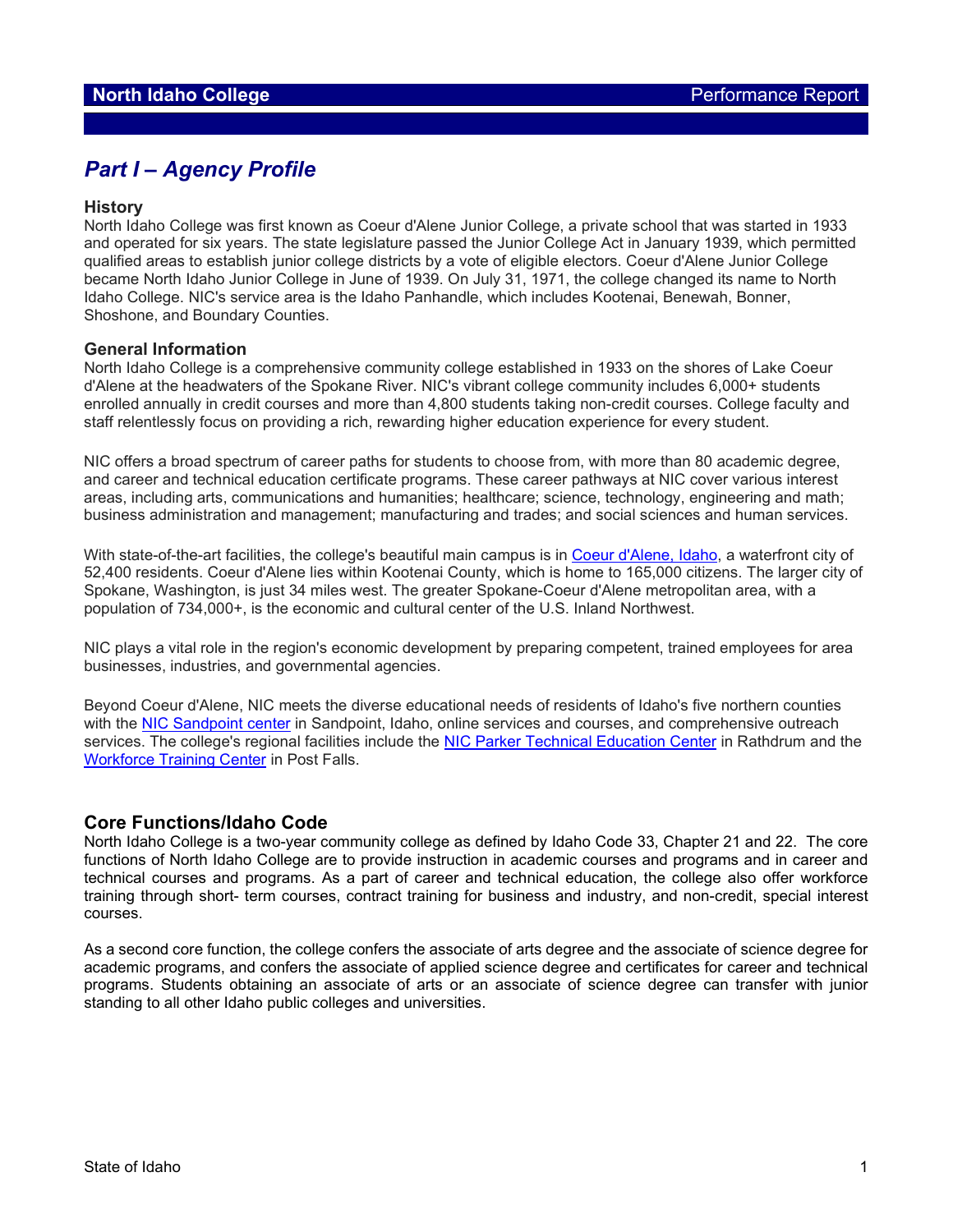## **Revenue and Expenditures**

| <b>Revenue</b>                |       | <b>FY 2018</b> | <b>FY 2019</b> | <b>FY 2020</b> | <b>FY 2021</b> |
|-------------------------------|-------|----------------|----------------|----------------|----------------|
| <b>General Funds</b>          |       | \$12,725,000   | \$12,909,900   | 12,430,200     | 11,805,400     |
| <b>Economic Recovery</b>      |       | \$0            | \$0            | \$0            | \$0            |
| Liquor Fund                   |       | \$200,000      | \$200,000      | \$200,000      | \$200,000      |
| <b>Property Taxes</b>         |       | \$15,014,800   | \$15,299,600   | \$15,992,700   | \$16,894,100   |
| <b>Tuition and Fees</b>       |       | \$11,730,200   | \$11,603,600   | \$11,715,600   | \$11,002,300   |
| <b>County Tuition</b>         |       | \$825,600      | \$824,000      | \$751,000      | \$676,400      |
| Misc. Revenue                 |       | \$1,859,200    | \$2,053,795    | \$3,819,500    | \$6,799,400    |
|                               | Total | \$42,354,800   | \$42,890,895   | \$44,909,000   | \$47,377,600   |
| <b>Expenditures</b>           |       | <b>FY 2018</b> | <b>FY 2019</b> | <b>FY 2020</b> | <b>FY 2021</b> |
| <b>Personnel Costs</b>        |       | \$27,520,600   | \$28,335,373   | \$29,856,500   | \$29,549,800   |
| <b>Operating Expenditures</b> |       | \$14,293,100   | \$14,250,384   | \$14,882,600   | \$17,040,400   |
| Capital Outlay                |       | \$541,100      | \$305,139      | \$169,900      | \$787,400      |
|                               | Total | \$42,354,800   | \$42,890,895   | \$44,909,000   | \$47,377,600   |

*Source: Audited financials (actuals) as stated on the B2 report submitted to SBOE.*

## **Profile of Cases Managed and/or Key Services Provided**

| <b>191110 of Guoco munuaged and/or rey Gorviceo Frovided</b><br><b>Cases Managed and/or Key Services Provided</b>      | <b>FY 2018</b>  | <b>FY 2019</b>  | <b>FY 2020</b>  | FY 2021         |
|------------------------------------------------------------------------------------------------------------------------|-----------------|-----------------|-----------------|-----------------|
| General Studies 1, 2<br>Annual Unduplicated Headcount<br><b>Annual Enrollment FTE</b><br><b>CCM 146/150</b>            | 6,398<br>2,722  | 6,106<br>2,692  | 5,840<br>2,554  | 5,368<br>2,376  |
| Career & Technical <sup>2</sup><br>Annual Unduplicated Headcount<br><b>Annual Enrollment FTE</b><br><b>CCM 146/150</b> | 837<br>572      | 794<br>534      | 746<br>523      | 730<br>500      |
| <b>Dual Credit</b><br>Annual Unduplicated Headcount<br><b>Total Credits Earned</b><br>CCM 017/019                      | 2,036<br>17,672 | 1,983<br>19,594 | 1,970<br>19,658 | 1,670<br>18,534 |
| <b>Workforce Training 3</b><br>Annual Unduplicated Headcount<br><b>Annual Enrollment FTE</b><br><b>CCM 149/153</b>     | 4,883<br>486    | 5,419<br>488    | 4,471<br>452    | 4,812<br>473    |
| Adult Basic Education 3, 4<br>Annual Unduplicated Headcount<br><b>Annual Enrollment FTE</b><br><b>CCM 147/151</b>      | 414<br>59       | 289<br>46       | 299<br>39       | 284<br>31       |
| <b>GED Credentials Awarded</b><br><b>CCM 154</b>                                                                       | 239             | 226             | 231             | 197             |

<sup>1</sup> General Studies includes Dual Credit students.

2 General Studies and Career & Technical FTE is based on total credits for the year (end-of-term, summer, fall, and spring terms) divided by 30. Credits are determined by student type.

<sup>3</sup> Workforce Training and Adult Basic Education FTE is based on 15 hours = 1 credit, 30 credits for the year = 1 FTE.

<sup>4</sup> New methodology beginning in FY 2017. Reflects only those students taking 12 hours of instruction or more.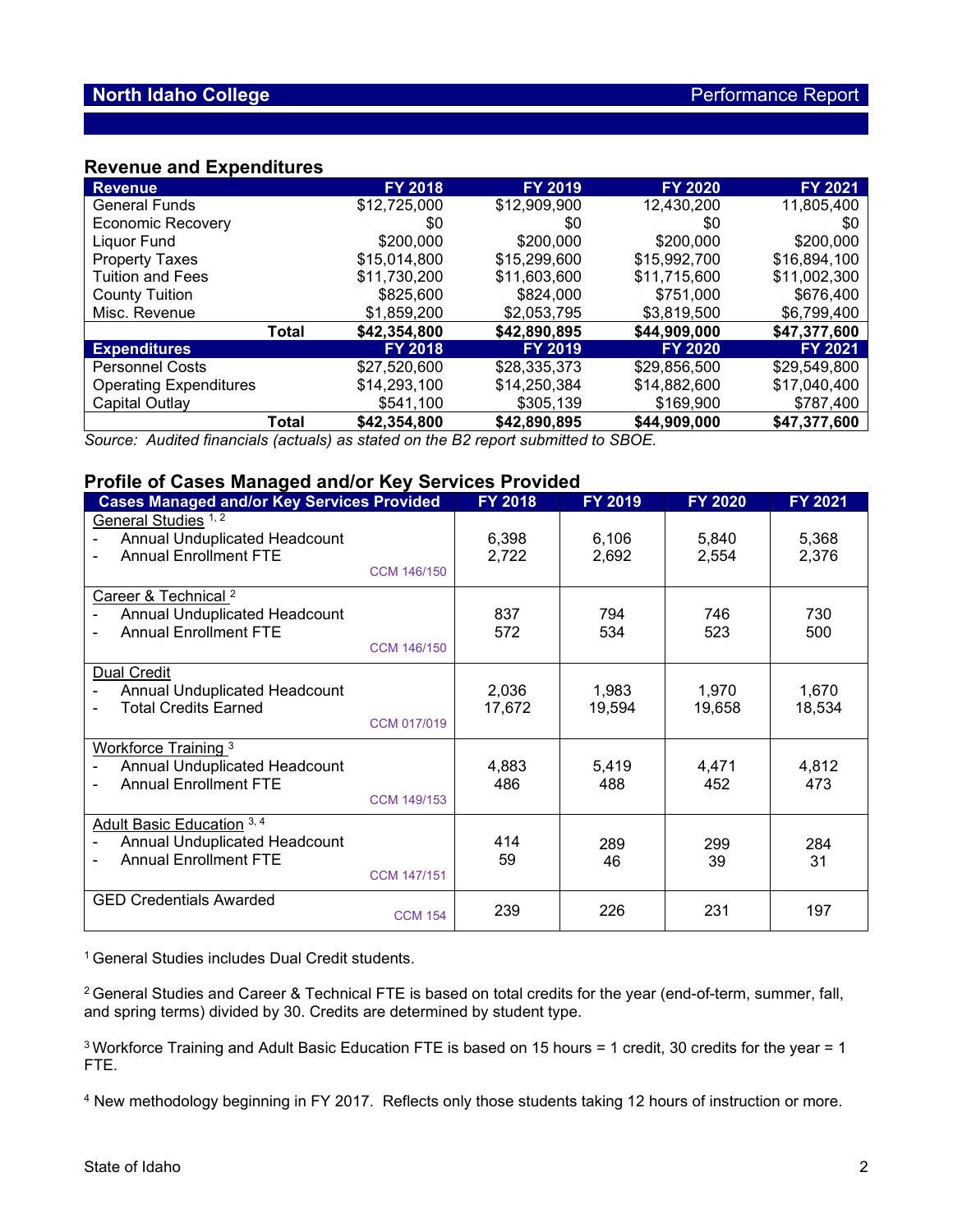# *Part II – Performance Measures*

|                  | <b>Performance Measure</b>                                                                                                                                                                                                                                    |        | FY 2018                                                              | FY 2019                                                                    | <b>FY 2020</b>                                                                | FY 2021                                                                                    | FY 2022                                                              |  |  |
|------------------|---------------------------------------------------------------------------------------------------------------------------------------------------------------------------------------------------------------------------------------------------------------|--------|----------------------------------------------------------------------|----------------------------------------------------------------------------|-------------------------------------------------------------------------------|--------------------------------------------------------------------------------------------|----------------------------------------------------------------------|--|--|
|                  | <b>Strategic Plan Goal 1: Student Success</b><br>A vibrant, lifelong learning environment that engages students as partners in achieving educational goals to<br>enhance their quality of life                                                                |        |                                                                      |                                                                            |                                                                               |                                                                                            |                                                                      |  |  |
| 1.               | Timely Degree I <sup>1</sup><br>Percent of undergraduate,<br>degree-seeking students<br>completing 30 or more<br>credits per academic year<br>at the institution reporting<br>(Goal 1, Objective C, System-<br>Wide Performance Measure)<br>CCM 195/Metric 50 | actual | 8.2%<br>(345/4198)                                                   | 8.5%<br>(332/3889)                                                         | 7.8%<br>(288/3685)                                                            | 8.0%<br>(280/3517)                                                                         |                                                                      |  |  |
|                  |                                                                                                                                                                                                                                                               | target | <b>Benchmark</b><br>under<br>development                             | 10%                                                                        | 10%                                                                           | 10%                                                                                        | 10%                                                                  |  |  |
| $\overline{2}$ . | Timely Degree II <sup>2</sup><br>Percent of first-time, full-<br>time, freshmen graduating<br>within 150% of time<br>(Goal 1, Objective C, System-<br>Wide Performance Measure)<br>CCM 196/Metric 40                                                          | actual | 27%<br>(169/625)<br>Fall 15<br>Cohort<br>NIC Rank<br>58%<br>(IPEDS)  | 25%<br>(174/683)<br>Fall 16<br>Cohort<br><b>NIC Rank</b><br>55%<br>(IPEDS) | 28%<br>(188/668)<br>Fall 17<br>Cohort<br>Rank not yet<br>available<br>(IPEDS) | 27%<br>(184/686)<br>Fall 18<br>Cohort<br>Rank not yet<br>available<br><i>(Preliminary)</i> |                                                                      |  |  |
|                  |                                                                                                                                                                                                                                                               | target | Rank of 60%<br>against<br><b>IPEDS</b><br>comparator<br>institutions | Rank of 60%<br>against<br><b>IPEDS</b><br>comparator<br>institutions       | Rank of 60%<br>against<br><b>IPEDS</b><br>comparator<br>institutions          | Rank of 60%<br>against<br><b>IPEDS</b><br>comparator<br>institutions                       | Rank of 60%<br>against<br><b>IPEDS</b><br>comparator<br>institutions |  |  |
| 3.               | Timely Degree III <sup>3</sup><br>Total number of<br>certificates/degrees<br>produced, broken out by a)<br>certificates of less than one<br>year; b) certificates of at<br>least one year and c)<br>associate degrees.                                        | actual | a) 98<br>b) 556<br>c) 690<br>Total awards<br>1,344<br>(IPEDS)        | a) $74$<br>b) $604$<br>c) 681<br>Total awards<br>1,359<br>(IPEDS)          | a) 121<br>$b)$ 620<br>c) 659<br>Total awards<br>1,400<br>(IPEDS)              | a) 81<br>b) 639<br>c) $717$<br>Total awards<br>1,437<br>(Preliminary)                      |                                                                      |  |  |
|                  | (Goal 1, Objective A, System-<br>Wide Performance Measure)<br><b>CCM 238/Metric 120</b>                                                                                                                                                                       | target | <b>Benchmark</b><br>under<br>development                             | a) 125<br>b) $630$<br>c) $700$                                             | a) 125<br>b) $630$<br>c) 700                                                  | a) 125<br>b) $630$<br>c) 700                                                               | a) 125<br>b) $630$<br>c) 700                                         |  |  |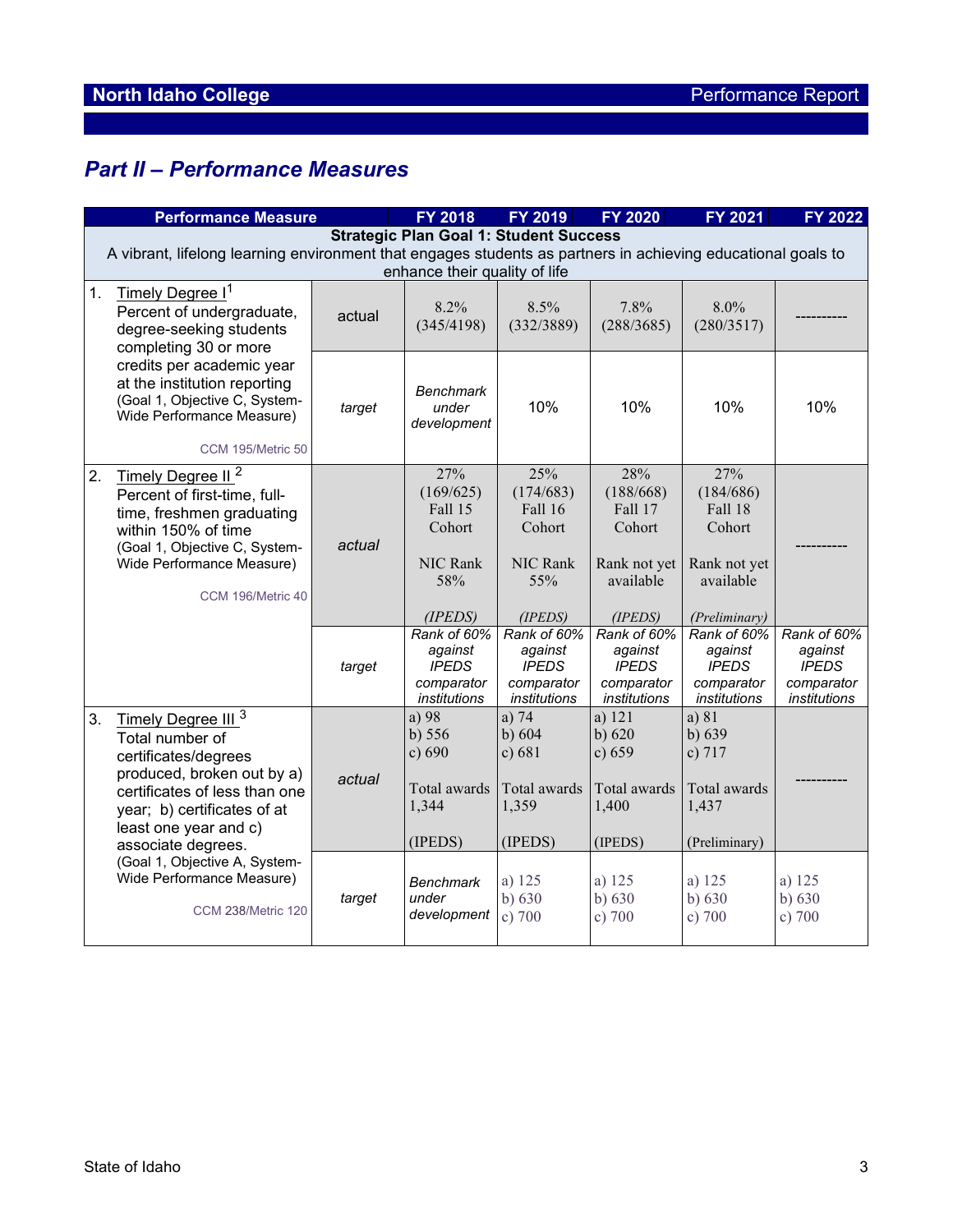# **North Idaho College Performance Report**

| 4.                                                                                                                                                                           | Guided Pathways VII <sup>4</sup><br>Percent of first-time, full-<br>time freshmen graduating<br>within 100% of time<br>(Goal 1, Objective C, System-<br>Wide Performance Measure)<br>CCM 199/Metric 180                                                                                                  | actual | 16%<br>(112/683)<br>Fall 16<br>Cohort<br><b>NIC Rank</b><br>73%<br>(IPEDS)                              | 20%<br>(135/668)<br>Fall 17<br>Cohort<br>Rank not yet<br>available<br>(IPEDS)                   | 19%<br>(128/686)<br><b>Fall 18</b><br>Cohort<br>Rank not yet<br>available<br>(Preliminary)       | 15%<br>(97/644)<br>Fall 19<br>Cohort<br>Rank not yet<br>available<br><i>(Preliminary)</i>               |                                                                      |
|------------------------------------------------------------------------------------------------------------------------------------------------------------------------------|----------------------------------------------------------------------------------------------------------------------------------------------------------------------------------------------------------------------------------------------------------------------------------------------------------|--------|---------------------------------------------------------------------------------------------------------|-------------------------------------------------------------------------------------------------|--------------------------------------------------------------------------------------------------|---------------------------------------------------------------------------------------------------------|----------------------------------------------------------------------|
|                                                                                                                                                                              |                                                                                                                                                                                                                                                                                                          | target | Rank of 60%<br>against<br><b>IPEDS</b><br>comparator<br>institutions                                    | Rank of 60%<br>against<br><b>IPEDS</b><br>comparator<br>institutions                            | Rank of 65%<br>against<br><b>IPEDS</b><br>comparator<br>institutions                             | Rank of 65%<br>against<br><b>IPEDS</b><br>comparator<br>institutions                                    | Rank of 65%<br>against<br><b>IPEDS</b><br>comparator<br>institutions |
| 5.                                                                                                                                                                           | Timely Degree IV <sup>5</sup><br>Number of unduplicated<br>graduates, broken out by a)<br>certificates of less than one<br>year; b) certificates of at<br>least one academic year<br>and c) associate degrees<br>(Goal 1, Objective A, System-<br>Wide Performance Measure)<br><b>CCM 239/Metric 170</b> | actual | a) 77<br>b) 534<br>c) 659<br>Total overall<br>unduplicated<br>count: 913<br>(IPEDS)<br><b>Benchmark</b> | a) $65$<br>b) 583<br>c) 650<br>Total overall<br>unduplicated<br>count: 872<br>(IPEDS)<br>a) 110 | a) 105<br>$b)$ 604<br>c) 619<br>Total overall<br>unduplicated<br>count: 893<br>(IPEDS)<br>a) 110 | a) $66$<br>$b)$ 629<br>c) 659<br>Total overall<br>unduplicated<br>count: 902<br>(Preliminary)<br>a) 110 | a) 110                                                               |
|                                                                                                                                                                              |                                                                                                                                                                                                                                                                                                          | target | under<br>development                                                                                    | b) $610$<br>c) 700                                                                              | $b)$ 610<br>c) 700                                                                               | b) 610<br>c) 700                                                                                        | b) 610<br>c) $700$                                                   |
|                                                                                                                                                                              |                                                                                                                                                                                                                                                                                                          |        | <b>Strategic Plan Goal 2: Educational Excellence</b>                                                    |                                                                                                 |                                                                                                  |                                                                                                         |                                                                      |
| High academic standards, passionate and skillful instruction, professional development, and innovative<br>programming while continuously improving all services and outcomes |                                                                                                                                                                                                                                                                                                          |        |                                                                                                         |                                                                                                 |                                                                                                  |                                                                                                         |                                                                      |
| 6.                                                                                                                                                                           | Math Pathways VI <sup>6</sup><br>Percent of new degree-<br>seeking freshmen<br>completing a gateway math                                                                                                                                                                                                 | actual | 27.4%<br>(433/1578)<br>15-16 Cohort                                                                     | 29.1%<br>(493/1695)                                                                             | 33.6%<br>(575/1713)<br>16-17 Cohort 17-18 Cohort                                                 | 33.9%<br>(573/1689)<br>17-18 Cohort<br>(Preliminary)                                                    |                                                                      |
|                                                                                                                                                                              | course within two years<br>(Goal 2, Objective A, System-<br>Wide Performance Measure)<br>CCM 198/Metric 70                                                                                                                                                                                               | target | <b>Benchmark</b><br>under<br>development                                                                | 30%                                                                                             | 35%                                                                                              | 35%                                                                                                     | 35%                                                                  |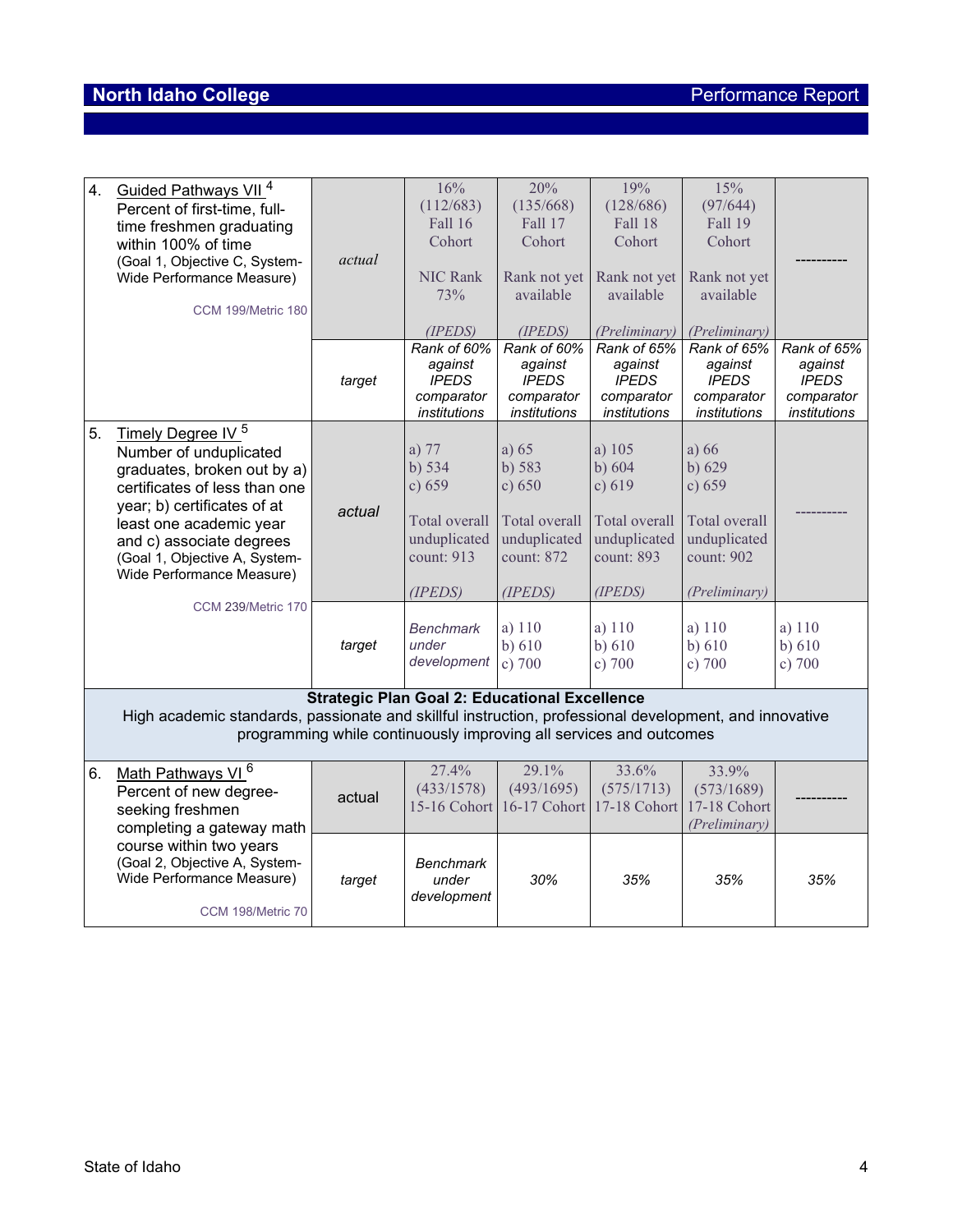## **North Idaho College Performance Report**

| 7.<br>Reform Remediation V <sup>'</sup><br>2a) MATH: Percent of<br>undergraduate, degree-<br>seeking students taking a<br>remediation course                                                                                            | actual | $25.2\%$<br>(245/971)                    | 22.6%<br>(171/757)<br>16-17 Cohort 17-18 Cohort   | 24.5%<br>(135/551)<br>18-19 Cohort | $26.1\%$<br>(109/418)<br>19-20 Cohort<br>(Preliminary) |     |
|-----------------------------------------------------------------------------------------------------------------------------------------------------------------------------------------------------------------------------------------|--------|------------------------------------------|---------------------------------------------------|------------------------------------|--------------------------------------------------------|-----|
| completing a subsequent<br>credit bearing course (in<br>the area identified as<br>needing remediation) within<br>a year with a "C" or higher.<br>(Goal 2, Objective A, System-<br>Wide Performance Measure)<br><b>CCM 203/Metric 60</b> | target | <b>Benchmark</b><br>under<br>development | 25%                                               | 25%                                | 25%                                                    | 25% |
| Reform Remediation V <sup>8</sup><br>8.<br>2b) ENGLISH: Percent of<br>undergraduate, degree-<br>seeking students taking a<br>remediation course                                                                                         | actual | $30.2\%$<br>(116/384)                    | $23.0\%$<br>(90/392)<br>16-17 Cohort 17-18 Cohort | 28.9%<br>(81/280)<br>18-19 Cohort  | $20.1\%$<br>(54/268)<br>19-20 Cohort<br>(Preliminary)  |     |
| completing a subsequent<br>credit bearing course (in<br>the area identified as<br>needing remediation) within<br>a year with a "C" or higher.<br>(Goal 2, Objective A, System-<br>Wide Performance Measure)<br>CCM 204/Metric 60        | target | <b>Benchmark</b><br>under<br>development | 35%                                               | 35%                                | 35%                                                    | 35% |

## **Acronyms Defined:**

- CCM: Common Campus Measure (internal tracking system)
- Metric: Tracking number established by the Idaho State Board of Education (ISBOE)
- IPEDS: Integrated Postsecondary Education Data System